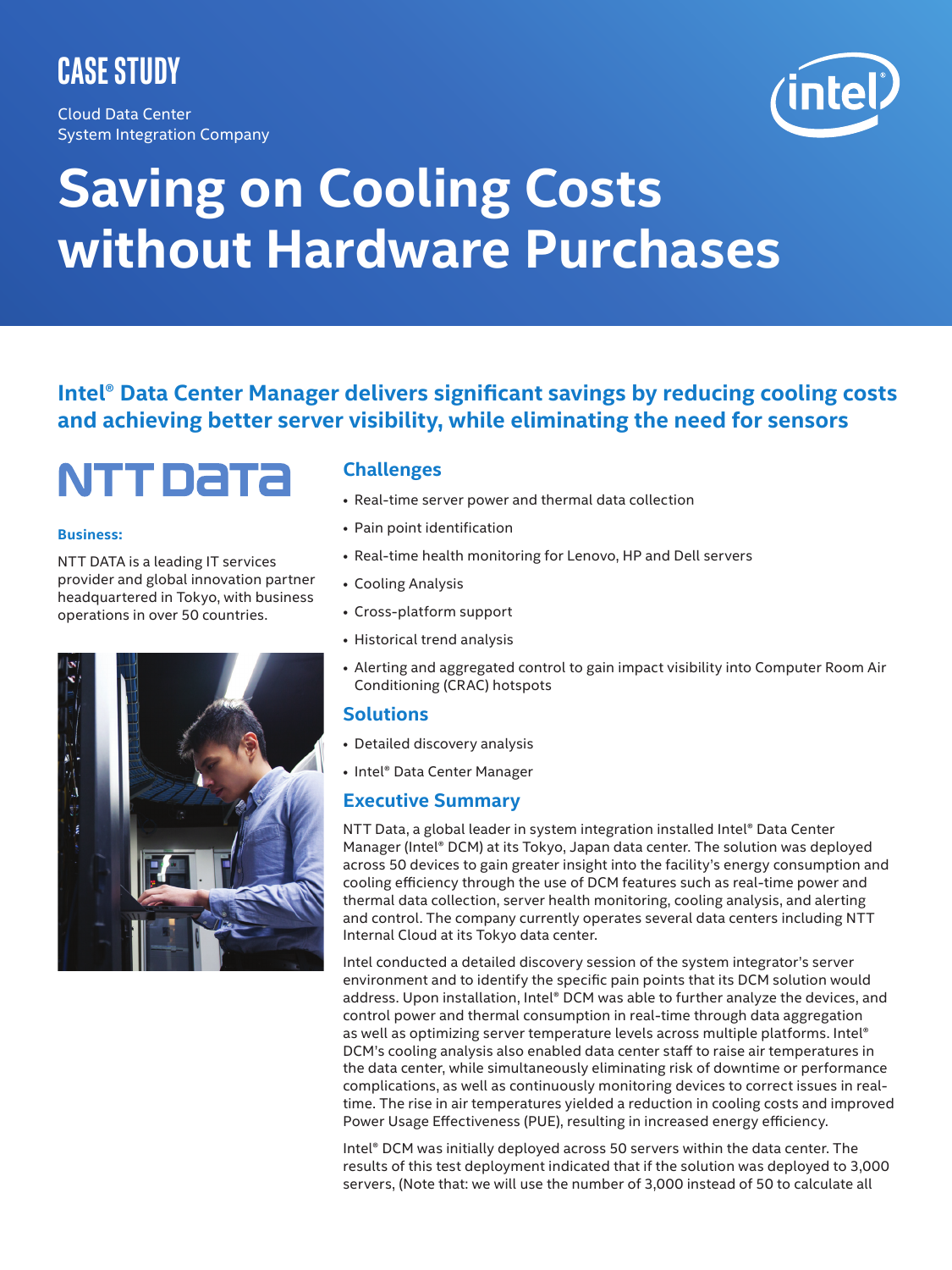#### **Case Study | Intel® Data Center Manager Saves on Cooling Costs without Costly Hardware Purchases**

| (intel)                         |       | Intel ® Data Center Manager Console |                          |               | dcmadmin<br>Logout<br>About                                    |
|---------------------------------|-------|-------------------------------------|--------------------------|---------------|----------------------------------------------------------------|
| Dashboard »                     |       | Capacity<br>Hierarchy<br>Layout     |                          |               |                                                                |
| th Hierarchy »                  |       | Hierarchy                           |                          |               |                                                                |
| In Devices                      | $\gg$ | Data Center 0                       | Room 0                   | Row $\hat{C}$ | Rack $\hat{\circ}$                                             |
| <b><sup>*</sup></b> Reliability | $\,$  | 風景                                  | <b>COMPANY</b>           |               | sin 1                                                          |
| $E$ Events                      | $\gg$ | <b>Contract</b>                     | US.                      |               | <b>A</b><br><b>Contract</b>                                    |
| $\overline{P}$ Energy           | $\gg$ |                                     |                          |               |                                                                |
| $\Phi$ Settings                 | $\gg$ |                                     |                          |               |                                                                |
|                                 |       |                                     |                          |               |                                                                |
|                                 |       |                                     | Layout                   |               | $\overrightarrow{\mathbf{C}}$                                  |
|                                 |       | Rack 2<br>.<br>.<br>$\bullet$       | Rack 3<br>.<br><br><br>. |               | $+32^\circ$<br>$-27$ °C<br>$-22$ c<br>$+17C$<br>$\mathbb{Z}^2$ |

Figure 1. NTT Data's testing environment is small with just around 50 devices.

the savings.) the annual cooling costs of the data center would be reduced by \$68,850 USD.

Intel® DCM's ability to deliver device-level power and thermal data also eliminated the need to purchase intelligent Power Distribution Units (PDUs). Based on the customer's current data center environment of 300 racks, the projected savings for this PDU reduction would be \$60,000 USD.

#### **Background**

Intel® DCM is a middleware, web-service API that integrates easily into existing management systems to monitor, manage and optimize the energy consumption and temperature of data center servers. The global system integration company sought to optimize cooling efficiencies throughout its Tokyo data center environment. IT staff installed the Intel® DCM Console and began to compile and aggregate data from the servers. Through its ease of use and cross-platform support, Intel® DCM enables the company's IT staff to visualize trend data with features like 2D front of rack visibility and overhead mapping.

Once the server data was collected, the IT administrators used the data to establish cooling levels in the server rooms, while maintaining peak health for hardware in real-time. Intel® DCM power, thermal and health monitoring features also aggregated to the precise server rack, row, and room to allow efficient management and quick response times. For HP, IBM and Dell servers, Intel® DCM also displays server asset tag and serial number.

In order to reduce and optimize the overall energy consumption of servers during operations, while effectively decreasing the performance risks of critical company information systems, the IT staff deployed Intel® DCM Cooling Analysis. Intel® DCM is a software and technology product that receives alerts based on custom power and thermal events predetermined by the user. After deployment, IT administrators confirmed the success of the process transition in the data center to assess its value in a broader deployment.

Additionally, Intel® DCM power consumption monitoring delivered device-level power and thermal data, eliminating the need for hardware PDUs. The system integration company was able to safely raise server room temperatures and reduce energy costs while maintaining well-informed control over the thermal environment of their servers.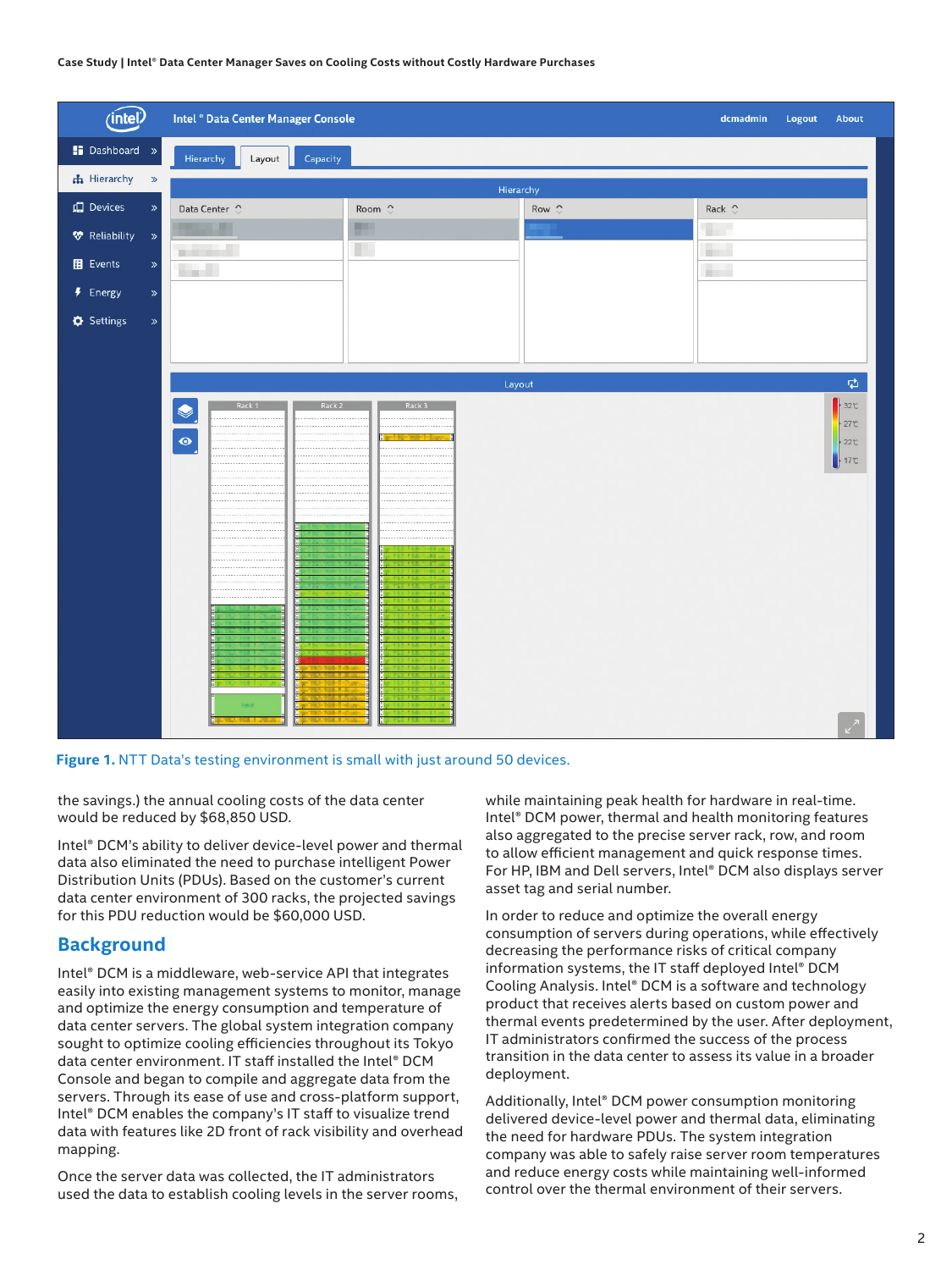#### **Intel® DCM Provides Real-Time Power and Thermal Data Collection**

Data center thermal design and energy policy execution may cause temperatures to reach upper limits, maxing-out power consumption and leading to hot spots and inefficient use of energy. Moreover, a lack of visibility into actual power consumption leads to energy usage well beyond the levels needed to maintain reserve margins.

Using Intel® DCM real-time power and thermal data, the Tokyo-based company was able to perform an initial power and thermal data analysis and define a starting point to begin identifying energy consumption overages. Data collection required no additional O/S rights or privileges, simplifying the hardware tracking process across multiple platforms.

#### **Intel® DCM Provides Real-Time Health Monitoring, Allowing Granular Visibility**

IT administrators at the global system integration company installed Intel® DCM and saw immediate benefits with the solution's intuitive console. With Intel® DCM, complex, device-specific configurations and customized setups are not needed.

As the temperature adjustment process of the server room air conditioning began, the IT staff utilized Intel® DCM health monitoring to obtain granular sub-component power usage data, and analyze it for each of their three server models. Intel® DCM provides power and thermal control and management for servers, racks and groups of servers. IT administrators were not only able to aggregate real-time accurate power and thermal consumption data for their servers, but also manage data center power consumption. This approach enables uniform and sufficiently granular temperature distribution between hot and cold aisles.

In addition, Intel® DCM offers a single solution for power management across all devices in the data center, supporting the multiple proprietary power measurement and control protocols required by different Original Equipment Manufacturers (OEMs).

Power and thermal data are compiled and aggregated to allow IT administrators the ability to identify trends and respond quickly to potential hotspots. Intel® DCM's health monitoring also reduces the demands on data center cooling infrastructure, while ensuring the thermal environment protects IT equipment, especially the servers.



**Figure 2.** Intel® Data Center Manager Console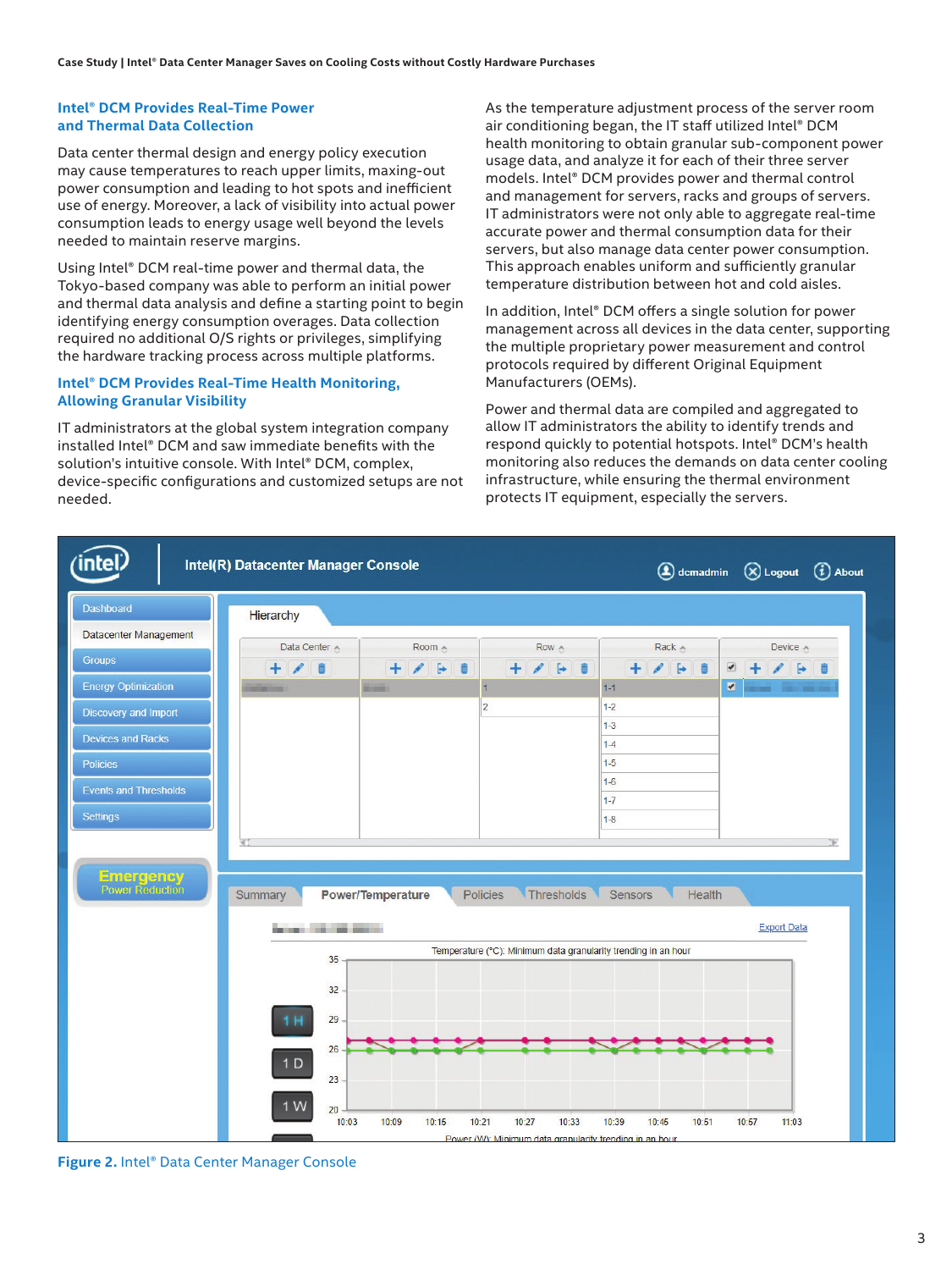#### **Intel® DCM Provides Cooling Analysis**

Using the Intel® DCM cooling analysis feature, IT staff were able to raise room temperature in the data center, while continually monitoring devices to anticipate and correct issues as they happened. Their efforts reduced cooling costs and improved PUE, thus increasing energy efficiency.

This management capability included real-time monitoring of actual power and venting temperature data aggregated to servers, racks and groups of servers, as well as specific server health component monitoring.

Using the Intel® DCM cooling analysis, IT staff reduced cooling cost and improved PUE as well as energy efficiency by safely raising the temperature of the server room while continuously monitoring data center devices for temperature issues.

### **OVERVIEW OF NTT DATA PROCESS**



**Figure 3.** Overview of NTT Data Process Using Intel® Data Center Manager



\* 3,000 is assumed number of servers for ROI calculation

**Figure 4.** Key Benefits of Intel® DCM